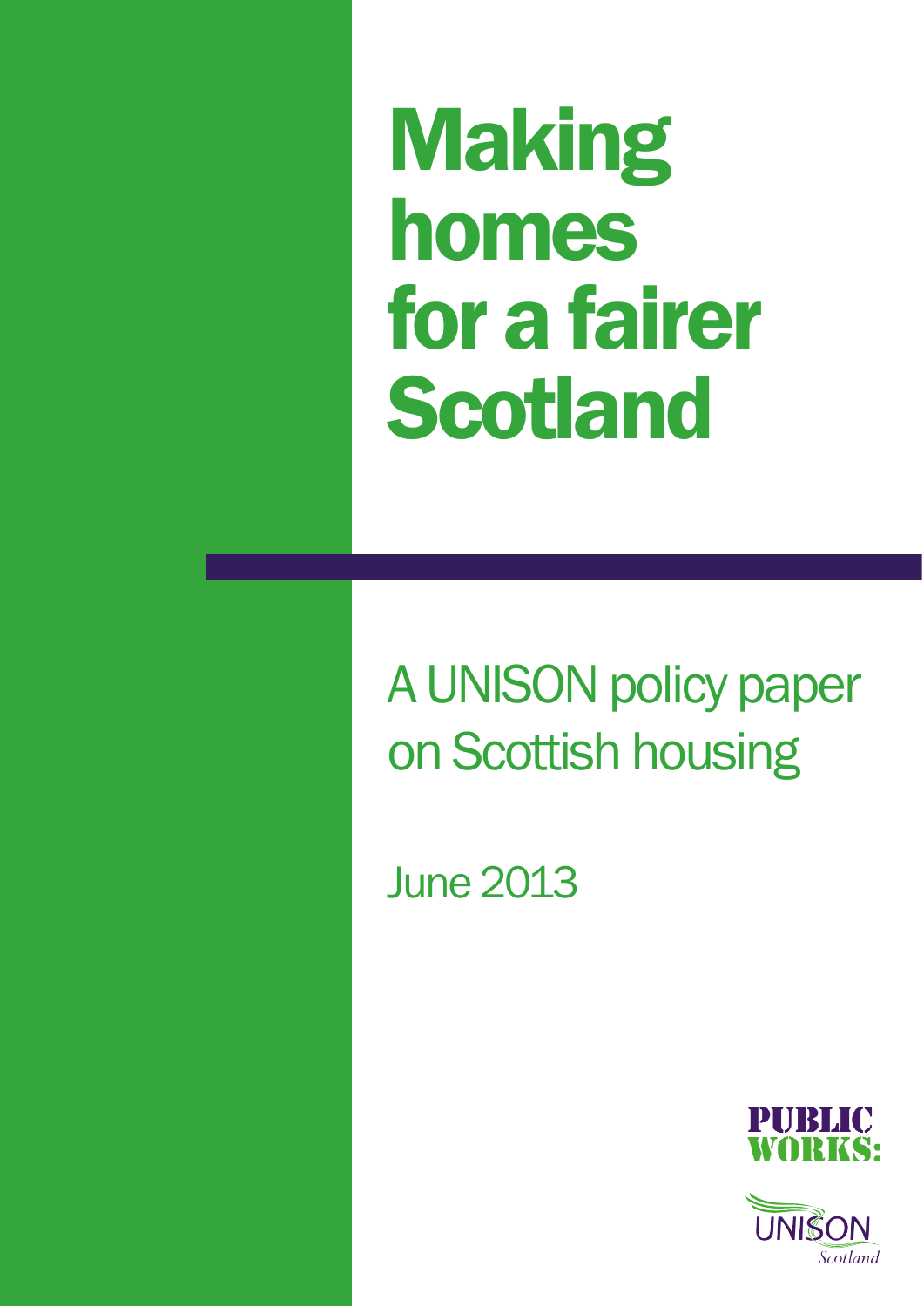# Homes for a fairer Scotland

**Our homes are not just buildings in which we sleep and eat - they are much more than that. Our homes are the bases from which we create our own lives, our families and our communities, our culture and our society.** 

**Improving housing is essential if we are to make Scotland a fairer more socially just place to live. Housing must provide a safe, affordable and sustainable environment for people to thrive - with sufficient space for privacy and intimacy, and also shared space for social interaction amongst friends and family, neighbours and other people.** 

**A recent report by Demos places overcrowding and poor neighbourhood among the seven criteria of disadvantage.** 

**Any plan to achieve social justice must have housing at its core.** 

# Scotland's housing crisis

Scotland is facing a housing crisis. There are over 180,000 people on local authority waiting lists alone. While attention is rightly focused on the bedroom tax, and its arbitrary under occupancy measure, almost 60,000 homes are overcrowded, the vast majority of these are families with children.

People can't afford to buy homes and private sector rents are skyrocketing.

Investment in social housing is the obvious solution. It will provide affordable secure homes for our citizens and ensure that public money is well spent as authorities will have increased revenue from rents. There will also be the added benefit of restoring the social mix of tenants.

In the not too distant past, all political parties competed on their promises of extra and improved social housing. Sadly this is no longer the case. Housing is left to the market - with social housing seen by many as the tenure of last resort, merely a safety net for those who need it.

Until the 'right to buy' was introduced it was the

norm for ordinary working families to live in social housing. Now, the Scottish government describes social landlords as 'the providers of homes for the most vulnerable in society' and as 'a safety net at a time of personal crisis' and as 'a first home before entering owner occupation'.

**Improving the availability and the quality of social housing will restore it to being the tenure of choice and bring vast improvements to the lives of our people.** 

# Shortage of homes

Scotland has a growing population. We are living longer and having more children than in recent decades.

Household numbers in Scotland have grown by 8 per cent (180,530) since 2001, much more rapidly than the population as a whole. The number of people over 80 has grown by 19 per cent while the number of under-5s has increased by 6 per cent.

There are approximately 1.5 million owner-occupied homes, 290,000 privately rented homes, 275,000 homes rented from housing associations and 320,000 homes rented from local authorities. There are also 87,000 empty homes across Scotland.

There is an acute shortage of homes. The most recent figures show 335,000 households on social housing waiting lists across Scotland. In local authorities 157,700 people were on waiting lists and 30,200 were on transfer lists. 71,000 households were overcrowded - 65 per cent of which included families with children.

Shelter Scotland estimate that we need to build a minimum of 10,000 affordable homes a year, almost twice the current level of social house building.

The shortage of housing is about more than a growing population. The latest (2011) census found that single person households are now the largest group of householders at 35 per cent. In 1961 this was the least common household. In Glasgow 43 per cent of all households contain only one person.

# **Overcrowding**

There are simply not enough smaller homes to meet existing demand. The depressed state of the housing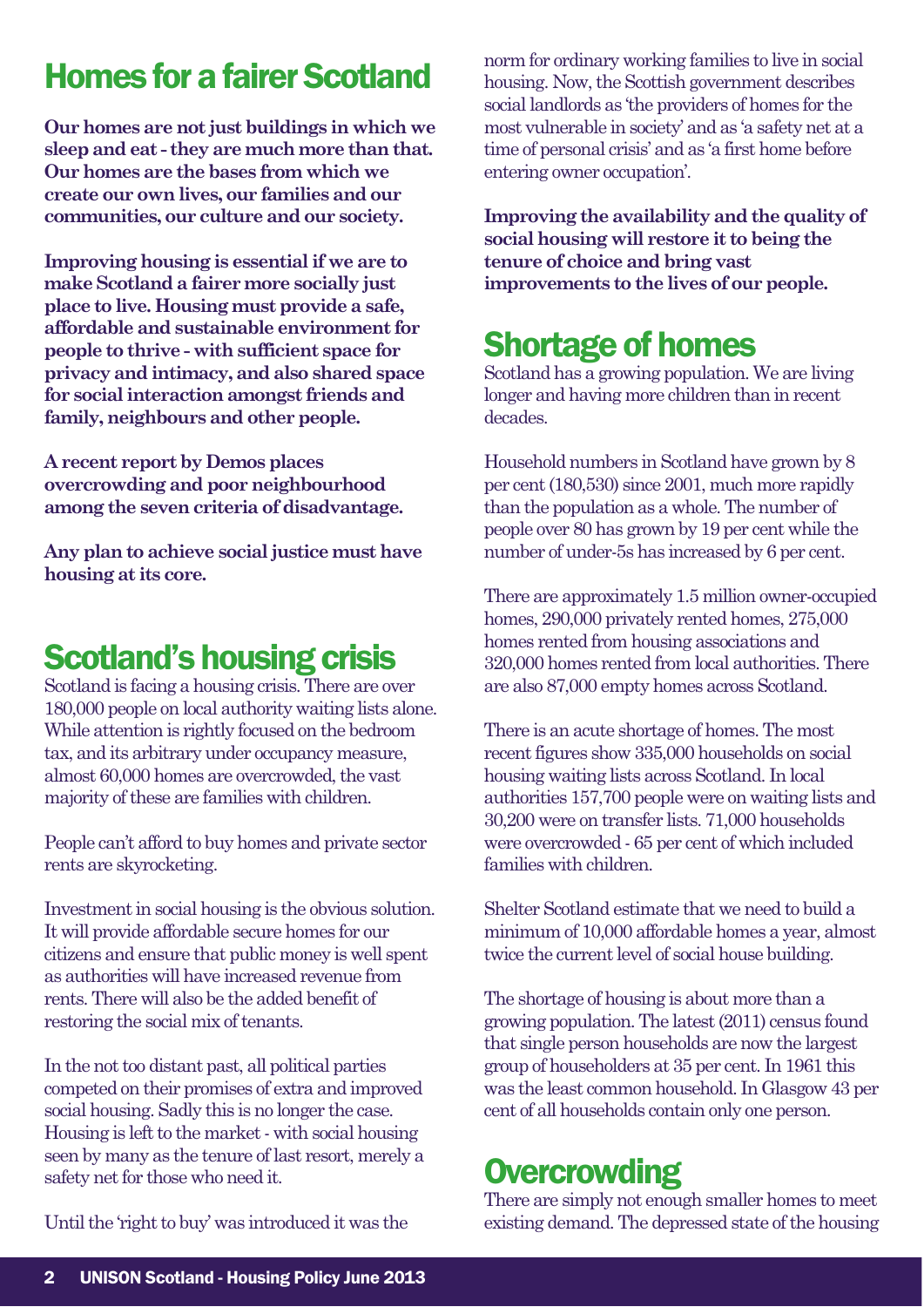market also means that many people who would wish to downsize are having difficulty selling their current homes.

The new 'bedroom tax' - as well as being grossly unjust in itself - will add to this increasing competition for the already scarce, smaller homes in both the private and social rented sector.

As well as the 75,000 households officially designated as overcrowded on local authority waiting lists there are overcrowded households in the private rented and owner occupied sectors.

Larger numbers of people are living at home with parents for much longer than in the past and many people are also sharing with non family members to cut the high cost of private rents. They would live alone if they could find affordable accommodation.

There is a wider cost as people continue to live longer with their parents. These households are less able to downsize their accommodation, which means that there are fewer 'family sized' homes available to buy or rent for families who are suffering overcrowding.

Housing shortages increase the cost of homes to buy and rent in the private sector and increase waiting lists in social housing.

## Housing needs

Size is not the only issue with current housing stock. There is a range of differing housing needs for people living with disabilities or other requirements for support. Many people who in the past would have lived in institutions or with family have specific needs for housing design, to support independent living or provide space for carers and support workers either within the home or nearby.

#### **In short, we need more housing, we need the right housing, we need houses that people can afford rent (or buy) and we need housing to an appropriate standard.**

In 1981 52 per cent of Scottish dwellings were council houses. By 2006 this had reduced to 15 per cent while another 10 per cent were rented from housing associations.

There are more than 200 Registered Social

Landlords (RSLs) - over 80 per cent of which manage stock of less than 2,000 homes.

Of Scotland's 32 local authorities, 26 still retain their social housing function. Glasgow, Dumfries and Galloway, Inverclyde and Scottish Borders Councils who transferred their stock to RSLs make up the bulk of the dwellings in the Scottish RSL sector.

There is a single Scottish secure tenancy - created in 2001 - which means there is no difference in tenants' rights across the social sector, whether in local authorities or housing associations.

Antisocial behaviour is a key issue for social housing residents. The fact that flats make up over half of public sector housing places and added burden on local authorities and RSLs. They need to ensure that communal areas and public space in general are safe and of a standard to ensure that residents and their children have secure space in which to play and generally enjoy their lives including access to outdoor experiences.

#### Building the future

**Not enough homes are being built in Scotland to meet the demand.** 

In 2011-12 there were 10,039 dwellings built by the private sector, 4,776 dwellings built by housing associations, 1,085 dwellings built by local authorities. At this rate it will take almost sixty years just to house those on waiting lists.

**The private sector cannot deliver. The latest report from the House of Commons Treasury Committee was scathing of the UK government plans to use public money to support private sector housing.** 

Building social housing will provide secure affordable homes and ensure the best use of public money. It will also create and secure well paid skilled jobs. An expansion of social house building and upgrading brings a range of job opportunities for directly employed council staff in designing, building and refurbishing properties, and also workers in the private sector and RSLs.

It will support apprenticeships at a time of high youth unemployment. House builders, whatever the sector, must ensure that steps are taken to avoid the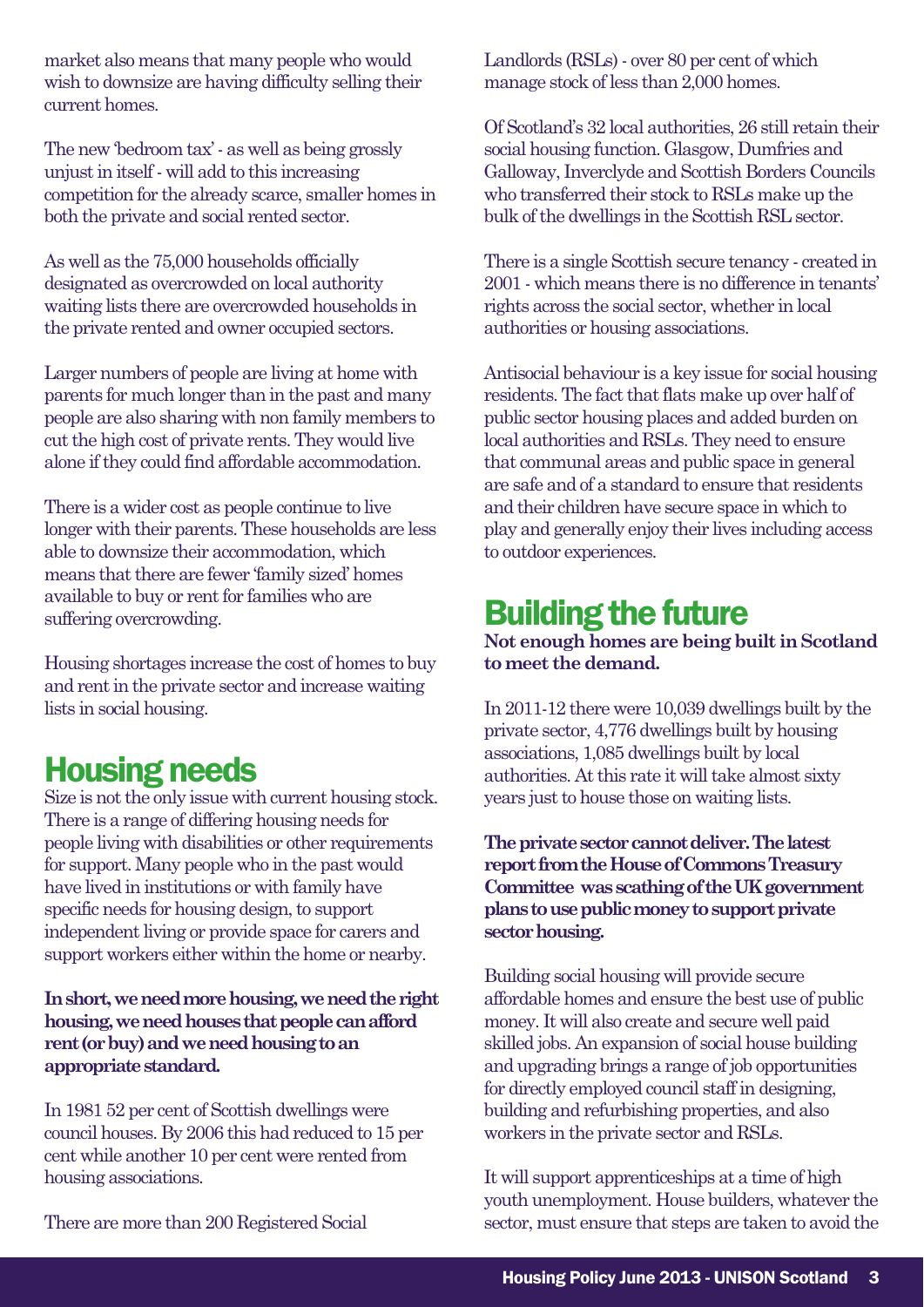continued gender segregation in the workplace and that young women are encouraged to take up training opportunities which lead to skilled wellpaid jobs.

Many of the homes that we do have are in poor condition. 298,000 homes in Scotland are affected by dampness or condensation. A total of 62 per cent of Scotland's social housing currently falls beneath the new Scottish Housing Quality Standard.

Many homes have very expensive heating systems and payment methods - leaving those on the lowest incomes with very high bills.

## Solving the crisis

Building more social housing was the solution for the post-war housing crisis - and it is the obvious choice now.

The recession caused by the banking crisis means that there is little private house building - in fact house building levels haven't been this low since 1945.

The mortgage market has also been transformed making it harder to get loans and requiring substantial deposits from first time buyers. House builders also struggle to get loans.

**There is a clear need for government action - but if the public sector is to fund housing expansion it is crucial that money is not lost to the private profit of house builders or home owners.** 

Building social housing means that people benefit through improved housing choice. Meanwhile, the reduction in housing benefit bills and the income from rents to local authorities can be reinvested.

The government has taken action to restrict the right to buy but more needs to be done, particularly around private landlords buying up social housing and charging very high rents.

New builds require land and planning permission. Converting non residential property and refurbishing derelict and empty properties is a relatively quick way to increase housing supply. Until the financial crash in 2008 there was a thriving market in warehouse and office conversions for the luxury market. Local authorities and

housing associations own buildings which could be suitable for conversion into social housing.

The public space around these may also require additional investment to ensure that the areas are suitable. This will support wider regeneration initiatives. The loss of green space could therefore be avoided or minimised.

## Secure and affordable

At a time of falling real wages and welfare benefit cuts, housing costs are stretching many families' finances to breaking point.

The average house price in Scotland has increased from £73,570 in 2001 to £179,863 in 2011, an increase of 144 per cent.

The average weekly local authority rent in Scotland has risen from £39.30 in 2001-2002 to £59.94 in 2011-12, an increase of 53 per cent.

The UK government is focusing on helping people buy homes (whether they already own one or not) when the more cost-effective option is more social housing.

Social housing offers secure, affordable and sustainable accommodation and it should be available to all who want it. An expansion will also ensure a better mix of households in social housing.

Increasingly social housing is seen as a safety net rather than tenure of choice for ordinary working people. This needs to change.

# Funding Scotland's homes

Cuts to the Scottish block grant and budget choices made by the Scottish government - together with the banking sector's reluctance to lend - have had an impact on the funding available for housing.

The Scottish government is working with the RSL sector to identify further funding opportunities such as a Scottish Housing Bond, through which a number of Scottish landlords would jointly access bond finance.

The Scottish Federation of Housing Associations state that "it is hard now to see where the next house building projects are coming from in future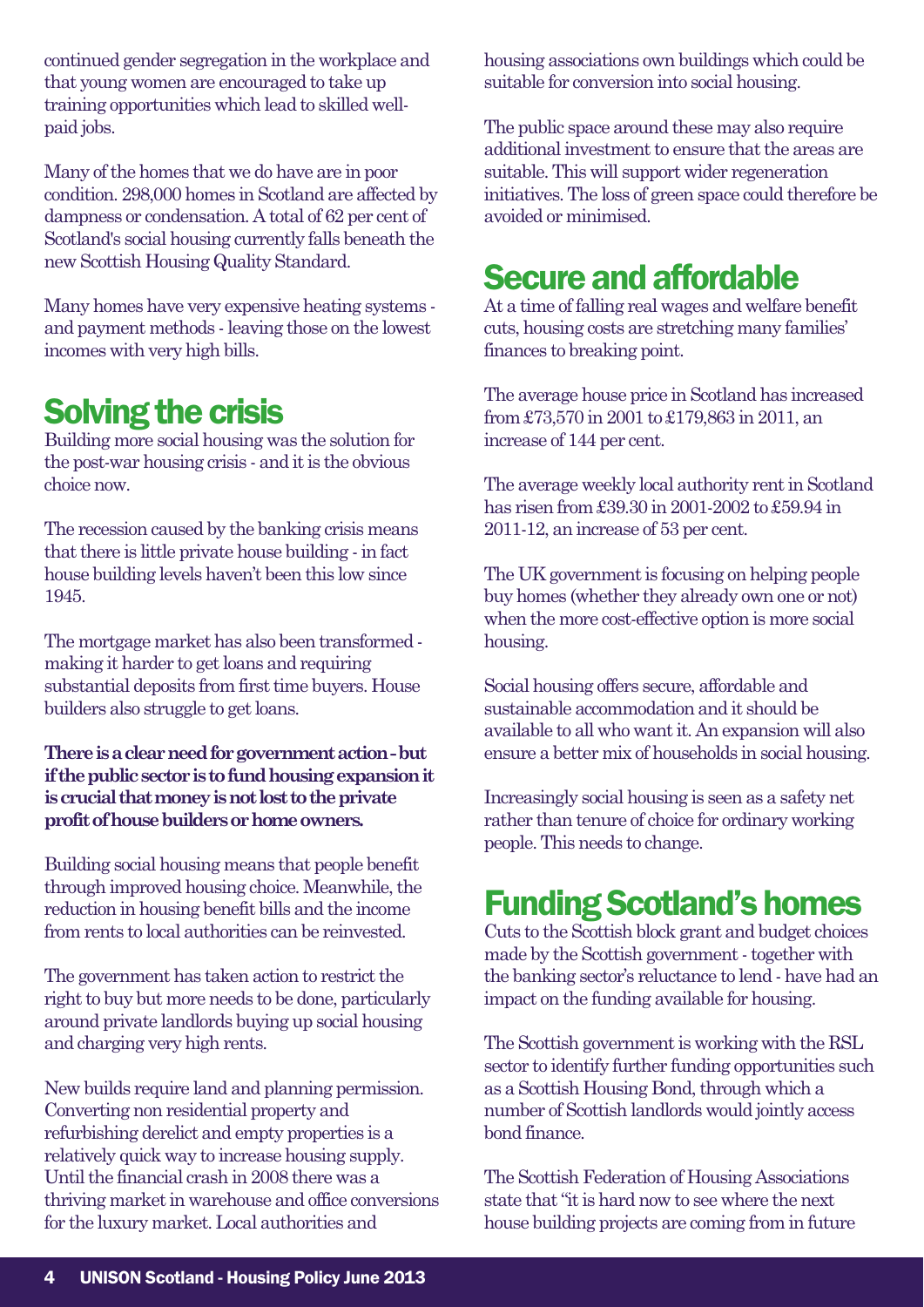years, as subsidy options, bank lending terms and regulation issues make housing delivery very difficult."

The Scottish Government has announced an Innovation and Investment Fund. It is open to any constituted body to provide new affordable housing for any type of tenure and will be designed to support entirely new approaches to funding and delivery of new affordable homes.

For RSLs this signals a move away from subsidy calculated at individual project level - and will require them to contribute substantially increased resources from borrowing capacity across existing stock, from reserves or by cross-subsidy of activities.

The National Housing Trust (NHT) for Developers Scheme is aimed at getting stalled housing developments back on track, and bringing these properties into the mid market rental stream. These properties are rented for between five and ten years, with the rental income covering the borrowing costs.

A number of RSLs are also looking at a variant of this option (the newly launched NHT for RSLs Initiative) to deal with an increasing demand for mid market properties and the option of using this to cross-subsidise their social rented properties.

## Social housing is key

While these initiatives are welcome, they are not at the scale required to tackle Scotland's housing crisis.

The Scottish government's action plan for housing, *Homes Fit for the 21st Century*, falls considerably short of that.

The Future Homes Commission (2012) argued that Britain needs a revolution in the scale, quality and funding of home building. They recommend a kickstart from an independent Local Housing Development Fund, financed and owned by local authority pension funds.

Not dealing with this problem also has substantial financial as well as human costs. Local authorities in the UK's 12 biggest cities have spent almost  $\pounds 2$ billion in the last four years placing households in temporary housing. This year Glasgow has spent over £24 million and Edinburgh over £30 million.

**Building new social housing is a far more cost effective solution to our housing problems.** 

## Pension funds

Pension funds are in need of secure long term investments. UNISON has drawn up a proposal to encourage them to invest with one or more RSLs. RSLs have always represented a very low risk to lenders and this was reflected, pre credit crunch, in extremely low margins, in some cases as low as 20 basis points. Loans were for 30 years with the ability to fix. This reflects a number of factors including:

- Assets of around £7.125 billion as against debt at £2.6 billion
- A huge demand for social rented housing with a waiting list of 335,000
- Projected new supply of around 6,000 per year
- Good performance in housing management, maintenance and refurbishment
- Indirect government regulation
- Government intervention in the event of individual RSL encountering difficulties, essentially making RSL lending 'sovereign debt'
- Historic above-inflation rent increases unlikely to change in the future

However, since the financial crisis, banks have experienced a lack of capital with which to lend. Coupled with more stringent conditions under the Basel Accords on banking finance, banks are less likely to lend at all, let alone at previous margins.

At time of writing, the cost of borrowing is largely the same as before the crisis. RSLs now experience much higher margins with much lower rates. Furthermore, lending is made available for ten years at most, with a five year review. RSL financial models are geared towards repayment of loans over 30 years or more. Clearly this represents a risk. There are challenges, but there is merit in exploring the possibility of using pension funds to support an expansion of social housing.

# Building the right homes

Increasing housing supply is essential but new housing needs to be the right housing. The homes need to be sustainable and suitable in terms of size, design, space and mobility standards as well as being energy efficient both in terms of their construction and to live in.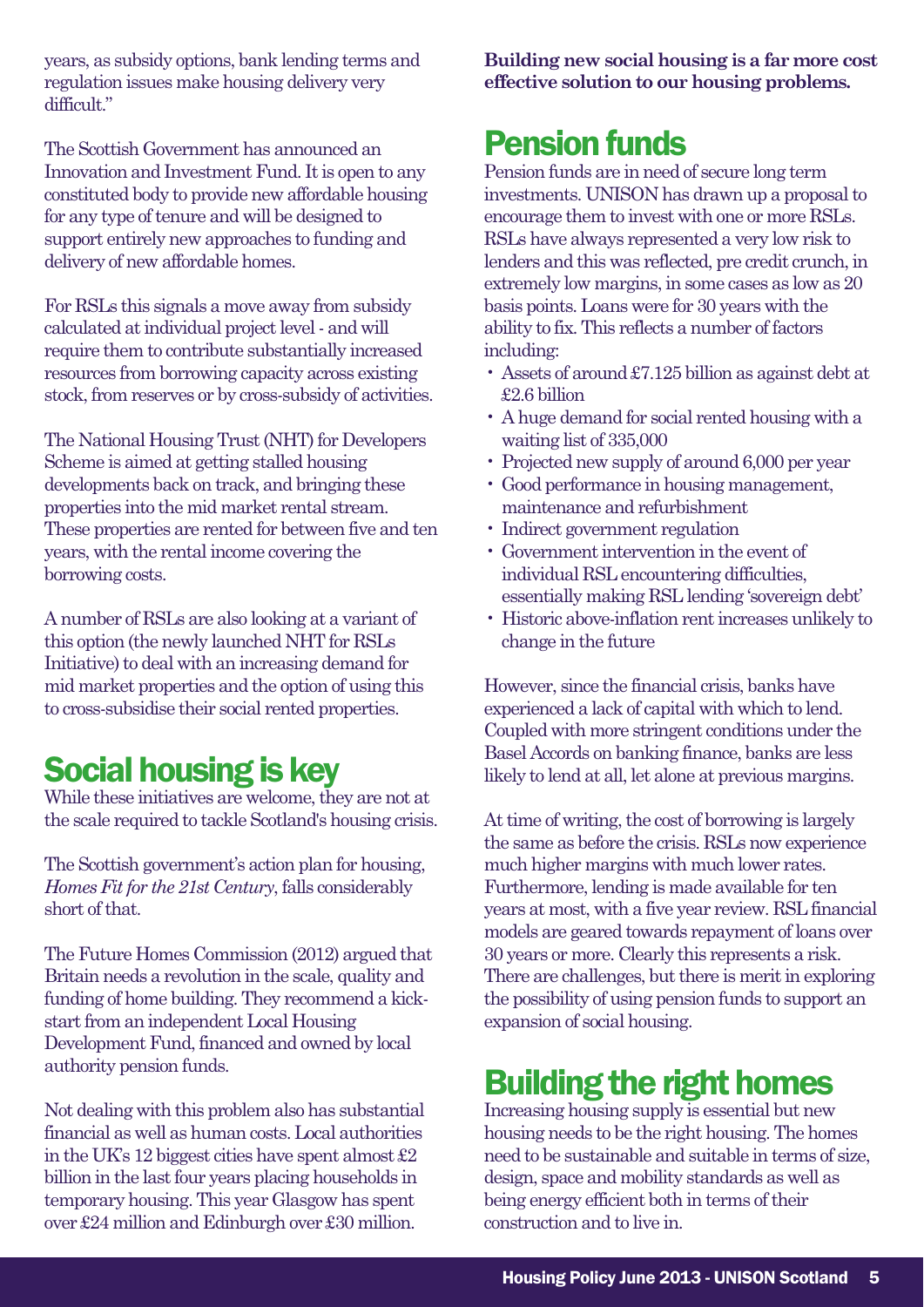The 335,000 people on waiting lists prove the high demand for social housing in Scotland. There needs to be a programme of building new stock for local authorities. They should, as a minimum, be able to access the same amount of central government support as housing associations.

Flats are an efficient use of space but people still need outdoor space which is safe, green and fun. There is high demand for allotments and other imaginative ways of growing food and flowers.

Many brownfield sites would be suitable for conversion to allotments or green space. Children need safe space to play. Adults also need space to enjoy life outdoors. This doesn't just mean parks but streets and communal gardens. This space needs to be adequately supervised and maintained to ensure its continued safe use.

As well as issues round smaller homes there is still a shortage of family accommodation. Many siblings share rooms, and few homes are big enough to accommodate multigenerational families or people with disabilities requiring care.

While smaller families are most common, there are still plenty of people with more children. The high cost of bringing up children means that affordable housing is very important for such families. More five and six apartment homes in social housing are required to accommodate their needs.

Many people who would once have lived in institutions and care homes now live in the community. This requires much more purpose built housing, and adaptation of current properties. This means more than just providing access ramps. With the correct adaptations, many people could live independently for more of their lives. Others require higher levels of care or support directly at hand.

#### Fuel poverty and security

Fuel poverty clearly has damaging implications to health and educational achievement for those who experience it. There are also implications for the maintenance of the public sector housing asset. The solution requires improved property standards, insulation and access to cheaper heating.

Local authorities should take up the opportunities offered for green energy production to produce and sell energy. There is a range of options including wind farms and bio-fuels. Much of our waste, instead of being a costly headache, could generate fuel, reducing household costs and providing incomes to authorities. Taking energy firms back into public ownership would greatly expand the opportunities to reduce household bills and consumption of scare energy resources.

While there is financial support available for loft, wall and door insulation, these are not always suitable for much of Scotland's housing stock particularly our tenements. Funding to repair and draught proof sash windows or for new windows where applicable would be the most effective way of reducing fuel bills for many. This would cut carbon emissions and save money at the same time.

Money from energy production could be used to improve the local authority housing stock and reduce energy use and tenants' bills.

Private owners and landlords could also benefit. Glasgow has in the past regenerated much of its private housing stock via grants for repairs (which also created much needed jobs).

Local authorities could offer interest free loans to home owners and reduced rates of interest to private landlords to enable them to improve their stock too. This will help achieve carbon reduction targets and reduce energy bills across the country.

#### Effective use of stock

In Scotland 94,000 claimants will be affected by the bedroom tax. UNISON opposes the bedroom tax. The tax is about demonising benefits claimants under the guise of cutting the bill for housing benefit. It is neither an effective solution to the cost of benefits or to under-occupation. The best way to cut housing benefit costs is rent control.

We do need to make better use of current housing stock. Over the past decade overcrowding has been rising within both the social rented and private rented sectors - while at the same time underoccupancy is growing across all sectors.

The most detailed figures available for underoccupation in the private sector are for England.

The rate of under-occupation there is much higher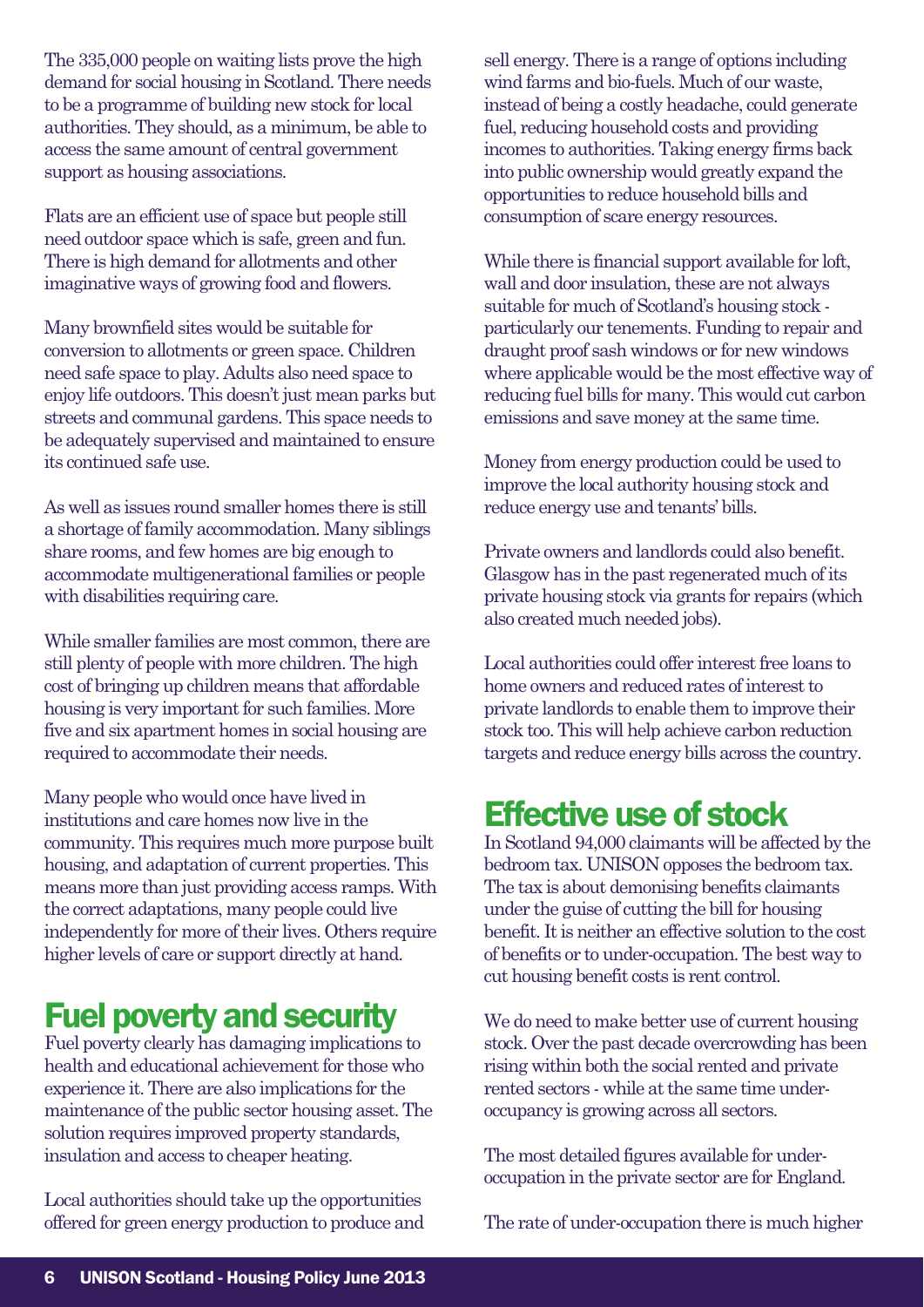in the owner-occupied sector than in the other two main tenures:

- 46.9 per cent of owner-occupiers were underoccupying compared to 11.2 per cent of social renters and 16.0 per cent of private renters
- 7.6 million households (35.4 per cent) had one bedroom more than they needed under the bedroom standard; 5.4 million of these households were owner-occupiers

There is no reason to believe that the picture is substantially different in Scotland.

# Rent, heating or food?

Scarcity keeps house prices high in the private sectors and increases waiting lists for social housing. There is a huge risk to the funding for local authorities and housing associations if the Scottish government doesn't act to replace income lost through the bedroom tax. Shelter estimate £50 million is required. Campaigners have rightly highlighted the impact on tenants. Many will find themselves in arrears and at risk of losing their homes.

The introduction of universal credit will mean that housing benefit is paid to landlords instead of being direct to claimants. Local authorities and housing associations expect this will also lead to an increase in arrears, as people on such low incomes will be forced to choose between rent, heating and food - a tough choice that rent won't always win.

The impact goes beyond those individuals - the build up of arrears will mean there is less money to pay for services and repairs. All tenants will suffer unless the government acts.

The level of threat from the bedroom tax and universal credit combined means that jobs are at risk - not just those directly employed in housing in local authorities and housing associations, but across the public, private and voluntary sectors.

# Eviction and homelessness

If tenants are evicted this will increase costs elsewhere in the public sector.

People with disabilities being cared for by partners will end up being cared for by professionals in institutions as they will no longer be able to provide that care even if they are able to relocate to smaller homes. Others will either end up rough sleeping, in shelters, overcrowding other's homes or some will be placed in costly temporary accommodation.

Homelessness adds huge costs to the budgets of a range of public sector organisations though poorer health, support from social work and advice agencies. The £50 million Shelter is calling for will save money even in the relatively short term.

Workers in housing are already dealing with increased stress from both the increased workload and the pressure of dealing face to face with individuals who are angry and upset about changes to their benefits.

Workload is increasing rapidly as tenants have been seeking advice, asking to be re-housed or failing to pay rent and other bills due to the cuts in their income. This will increase as the cuts continue to bite and are then followed by the Universal Credit changes.

Workers need increased support and protection to deal with these situations. Risk assessments need to take place particularly round the potential for increased violence and aggressive or threatening behaviour from clients. Workers need training and clear guidelines on how they are to respond to these changes.

Under-occupancy does have social and financial implications and so requires appropriate action. It will help across all sectors if people use housing space more efficiently. Even if the benefits changes are overturned, living in a house bigger than you need or want has a cost - even for those on housing benefit. They need heating, furnishing, cleaning and maintaining.

But homes are more than bricks and mortar - they contain memories, they are links to community, friends, family and places.

If people are to choose to go through the upheaval of moving to free up larger homes, whatever the sector, they will need support and advice in order to make informed choices.

Most will not want to lose their community links. The ability to stay in their own neighbourhoods will be essential to improving stock use in the long term.